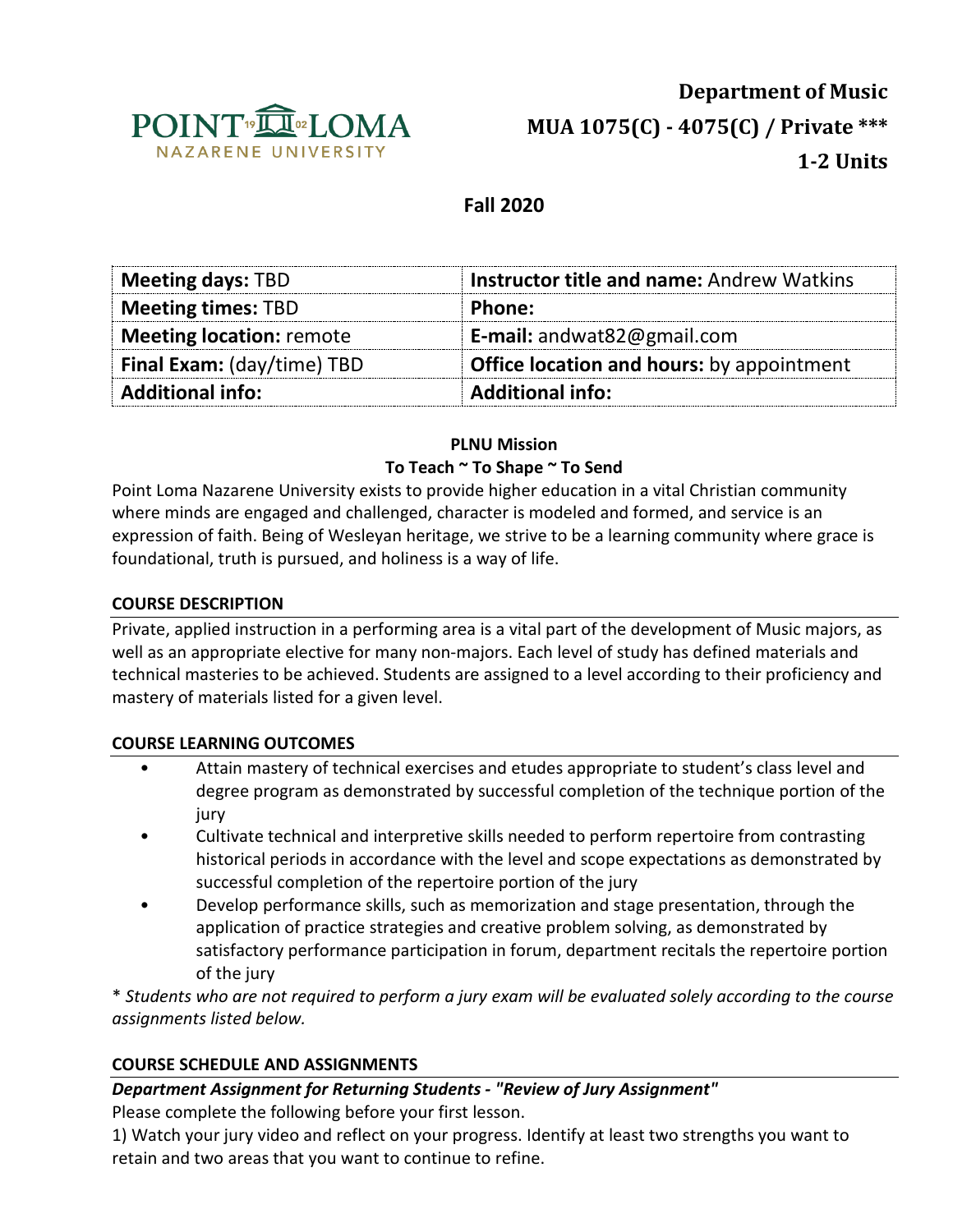2) Write a short reflection on what your goals are for the semester and any strategies that we can do implement to help maximize our lessons together. Make sure to note if you are planning to perform a junior or senior recital in the next 12 months. Email this to me prior to our first lessons so we can review and collaborate on how we can make this an amazing semester.

# *Advancement / Level of Sight-Reading*

Sight-reading music is an ongoing skill that will be developed through work in and outside our lessons. Prior to any jury selected for consideration of advancement, I will verify your sight-reading skills are appropriate for your current degree and level. This process will be completed through my signature on your "Application for Level Advancement". Therefore, it is important that you communicate any plans to advance at the beginning of the semester.

## **Weekly**

- o *Practice hours and days* 
	- o Each week at your lesson, you will report the number of hours and the number of days you practiced over the past week
	- o If you are studying for 1-unit, you are expected to practice a minimum of 6 hours per week, 6 days per week. Upper division students will likely set a higher goal.
	- o If you are enrolled for two units of credit, you are expected to practice a minimum of 12 hours per week, 6 days per week.

*Assignment sheet –* Together, we will create an assignment sheet at each lesson; in consultation with you, I'll assign a grade for your progress on the previous week's assignments.

*Instrumental forum –* Forum enables you to perform and to hear others perform. It allows you to "try out" pieces and to perform a piece to gain confidence. I encourage you to perform often and even repeat pieces to get comfortable in performing them.

- o We have Forum Monday from 4-5 on the following dates
	- o September 19th CRILL
	- o October 17th CRILL
	- o November 7th CRILL
	- o November 28th CHORAL
- o You need to attend the **ENTIRE Forum.**
- o **Music Majors** are required to attend all four sessions; performing at least one per semester.
- o **Non-majors** are encouraged to attend all forums, but required to attend a minimum of one per semester.

# *Performances*

- o Student Recitals Music majors must perform on at least one student recital once per semester in their major performing area.
- o We have student recitals on Mondays from 4-5 on the following dates
	- o September 26
	- o October 24
	- o November 21
	- o December 5

### **REQUIRED TEXTS AND RECOMMENDED STUDY RESOURCES**

To be determined by the instructor after the first lesson. Other Materials Needed for Class: A metronome, tuner, and ability to record excerpts.

### **ASSESSMENT AND GRADING**

Grading Components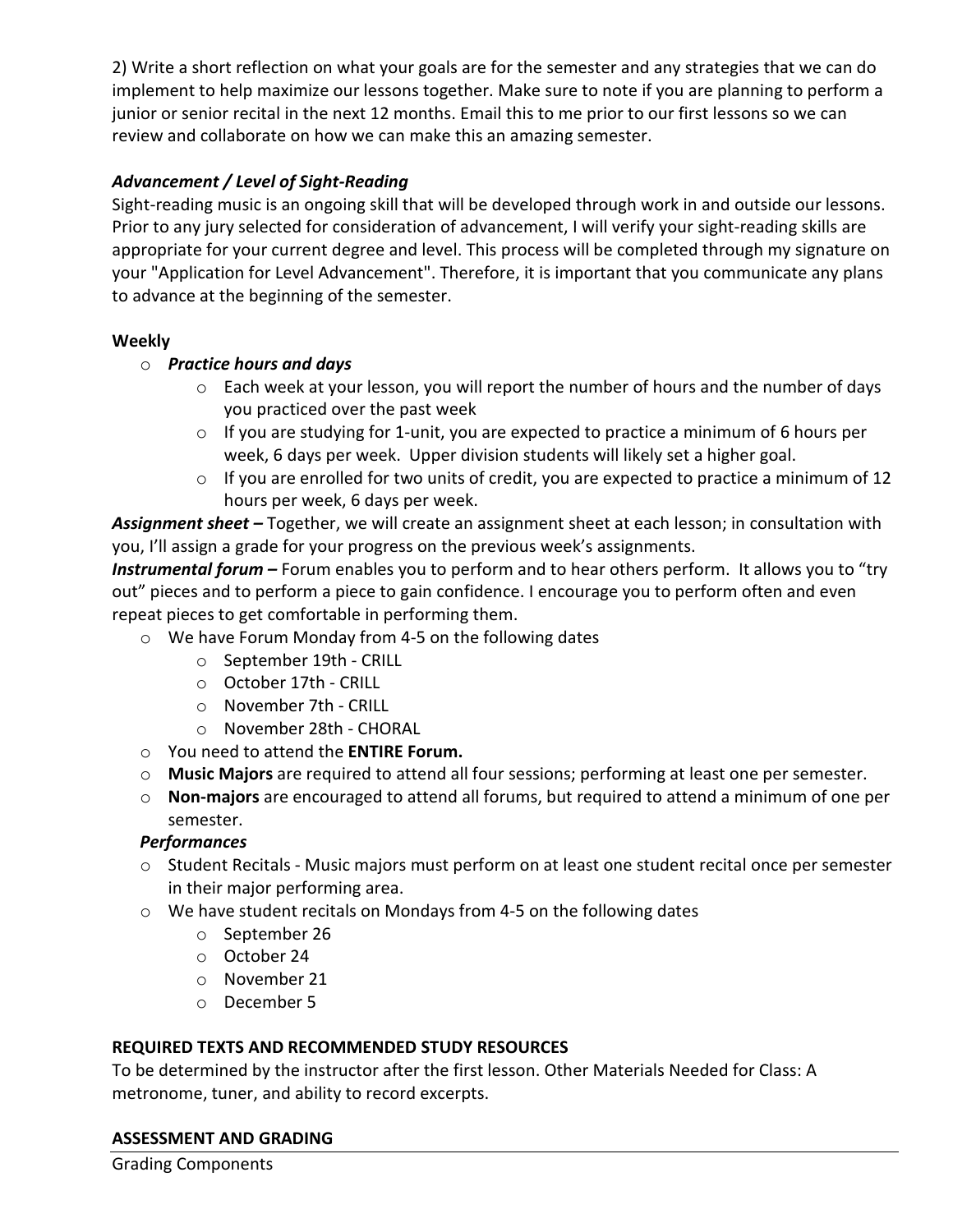- Weekly grade (assignment sheets and practice hours/days)
- Repertoire schedule
- Jury
- Forum attendance
- Attendance

Grading for this course is on a fixed scale:

| <b>PERCENTAGE</b> | <b>GRADE</b> | <b>PERCENTAGE</b> | <b>GRADE</b> |
|-------------------|--------------|-------------------|--------------|
| $100--94$         |              | 76.9---74         |              |
| $93.9--90$        |              | 73.9---70         |              |
| $89.9--87$        | B+           | $69.9 - -67$      | D+           |
| $86.9 - 84$       |              | $66.9 - -64$      |              |
| $83.9--80$        |              | $63.9 - -60$      |              |
| $79.9--77$        | C+           | Below 60          |              |

### **INCOMPLETES AND LATE ASSIGNMENTS**

All assignments are to be submitted/turned in by the beginning of the class session when they are due—including assignments posted in Canvas. Incompletes will only be assigned in extremely unusual circumstances.

#### **FINAL EXAMINATION POLICY**

The jury (required of some students as described above) is the final examination. Successful completion of this class requires taking the jury **on its scheduled day** 

- The jury is by appointment on TBD
- If you are a music major whose primary performing area is in this studio, you are required to take a jury at the end of each term according to the requirements in the Catalog.
- Failure to take a required jury will result in course failure.
- The final grade I assign must be no more than one grade higher or lower than the jury grade.

### **PLNU COPYRIGHT POLICY**

Point Loma Nazarene University, as a non-profit educational institution, is entitled by law to use materials protected by the US Copyright Act for classroom education. Any use of those materials outside the class may violate the law.

### **PLNU ACADEMIC HONESTY POLICY**

Students should demonstrate academic honesty by doing original work and by giving appropriate credit to the ideas of others. Academic dishonesty is the act of presenting information, ideas, and/or concepts as one's own when in reality they are the results of another person's creativity and effort. A faculty member who believes a situation involving academic dishonesty has been detected may assign a failing grade for that assignment or examination, or, depending on the seriousness of the offense, for the course. Faculty should follow and students may appeal using the procedure in the university Catalog. See **Academic Policies** for definitions of kinds of academic dishonesty and for further policy information.

### **PLNU ACADEMIC ACCOMMODATIONS POLICY**

While all students are expected to meet the minimum standards for completion of this course as established by the instructor, students with disabilities may require academic adjustments,